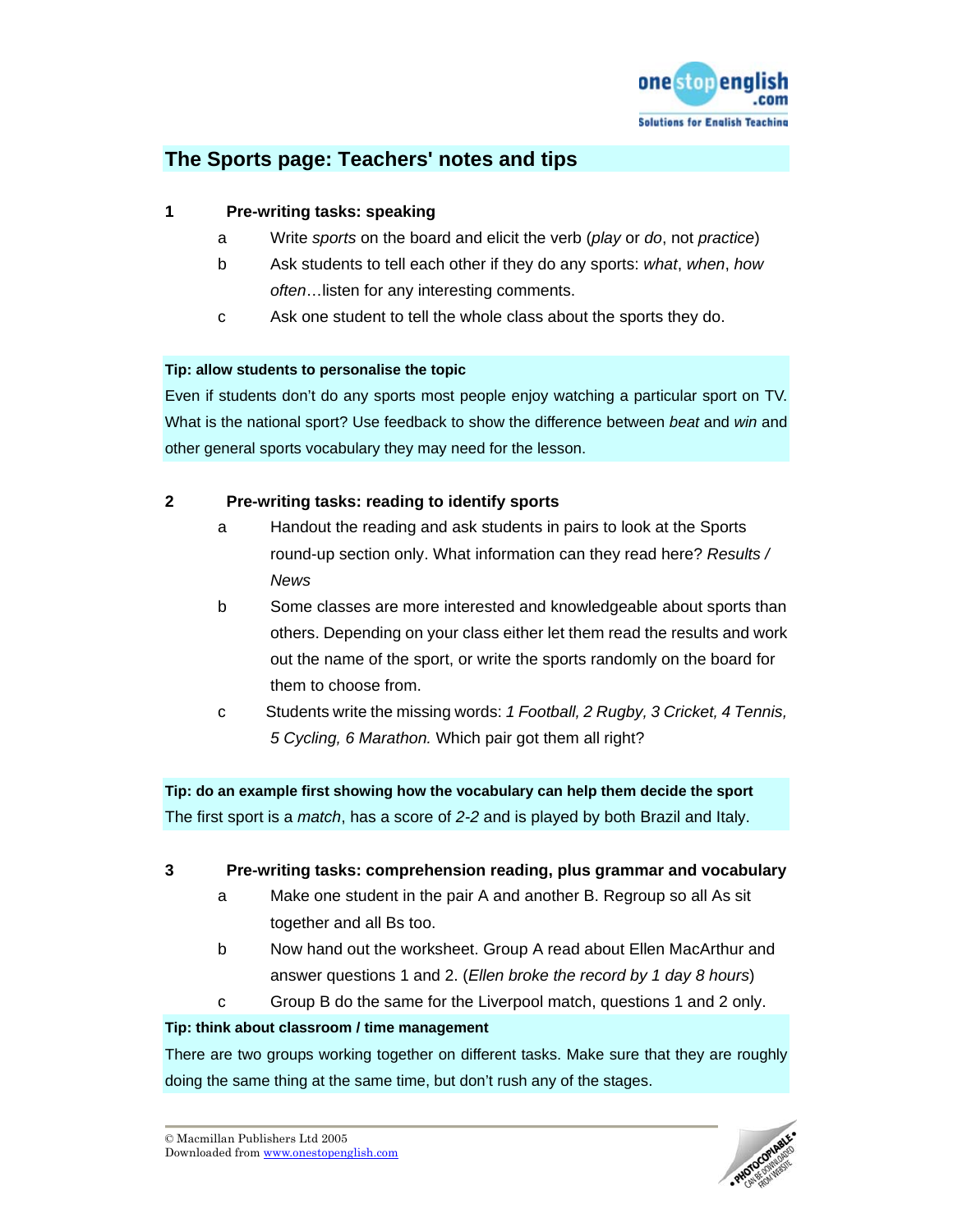

# **4 Writing: making notes**

- a Group A and B start their question 3 at the same time.
- b Point out to both groups that the past simple in each one is connected to a specific time in the past – we know when these events happened - (*February 2001, Last night)* so that when they write there is also a time marker included. Think about how you will help with the vocabulary.
- c At this stage students should be making notes and simple sentences in their note books. Get them to help each other.

# **5 Writing: composing**

- a Write on the board *and, but, so, because* and elicit from students some examples sentences to show their use. Refer to their use in the readings.
- b Students turn their sentences into paragraphs using the linking words. Ask another student to read the paragraphs and make helpful comments.
- c When students are ready they write the paragraphs neatly onto their Sports page. Get Group A to draw a picture of the sportsperson too.

## **Tip: keep it simple**

Make sure the students aren't writing anything too complicated. The simpler the sentences the more successful they'll be (and less frustrated too). Encourage use of linking words.

## **6 Post-writing: reading and copying**

- a Put the students back to their original pairs. Group A students read what their partner has written and vice versa.
- b If one student thinks their partner has written something they really like why not ask them to read it aloud? (and thereby provide a listening too.)
- c Students then copy their partner's writing onto their own Sports page.
- d Have they done enough? The Sports round-up can either be done for homework, in class now (the whole class together or in pairs) or as a follow-up activity in the next lesson.